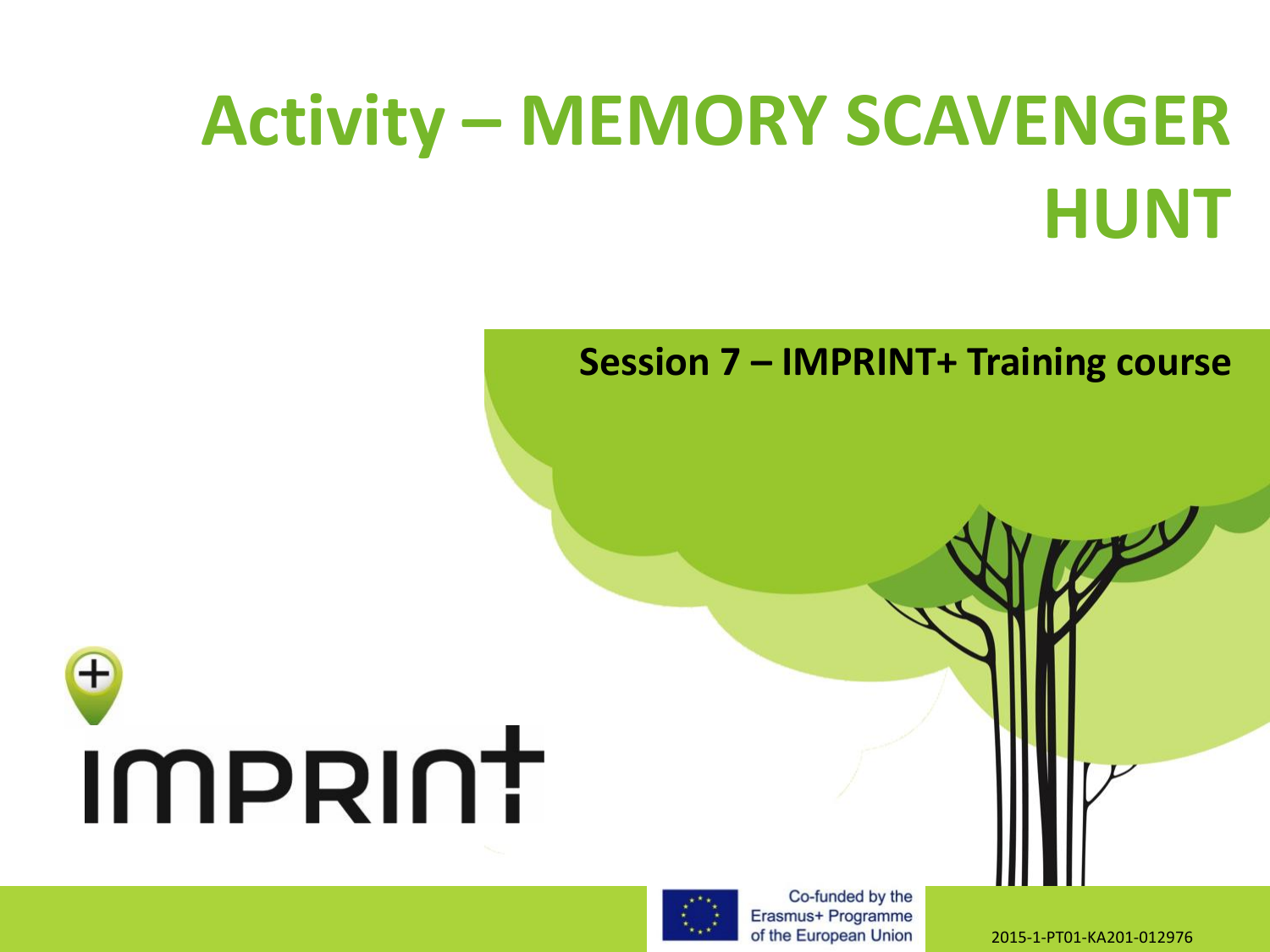### IMPRINT

**Activity**: Memory Scavenger Hunt

**Learning goals:** To energise a group before a more focused lesson. To engage students

in exploration of a local natural resource. To investigate local plants and landscapes.

**Background information:** Identification of different species and recognition of the same objects in an area is a key skill for ecological studies but also for any activity outdoors. Such as identifying tracks, signs and edible foods and plants.

**Prior Knowledge Needed** *(For the facilitator)*: the facilitator should be comfortable with the local plants and animals in the area.

**Duration**: 15 minutes

**Room organization:** You will need an outdoor natural area to carry out this activity.

**Support material**: Some natural objects around the area (10/15), a scarf.



**Imprinting an ecological compensation reasoning on society by means of young citizens**